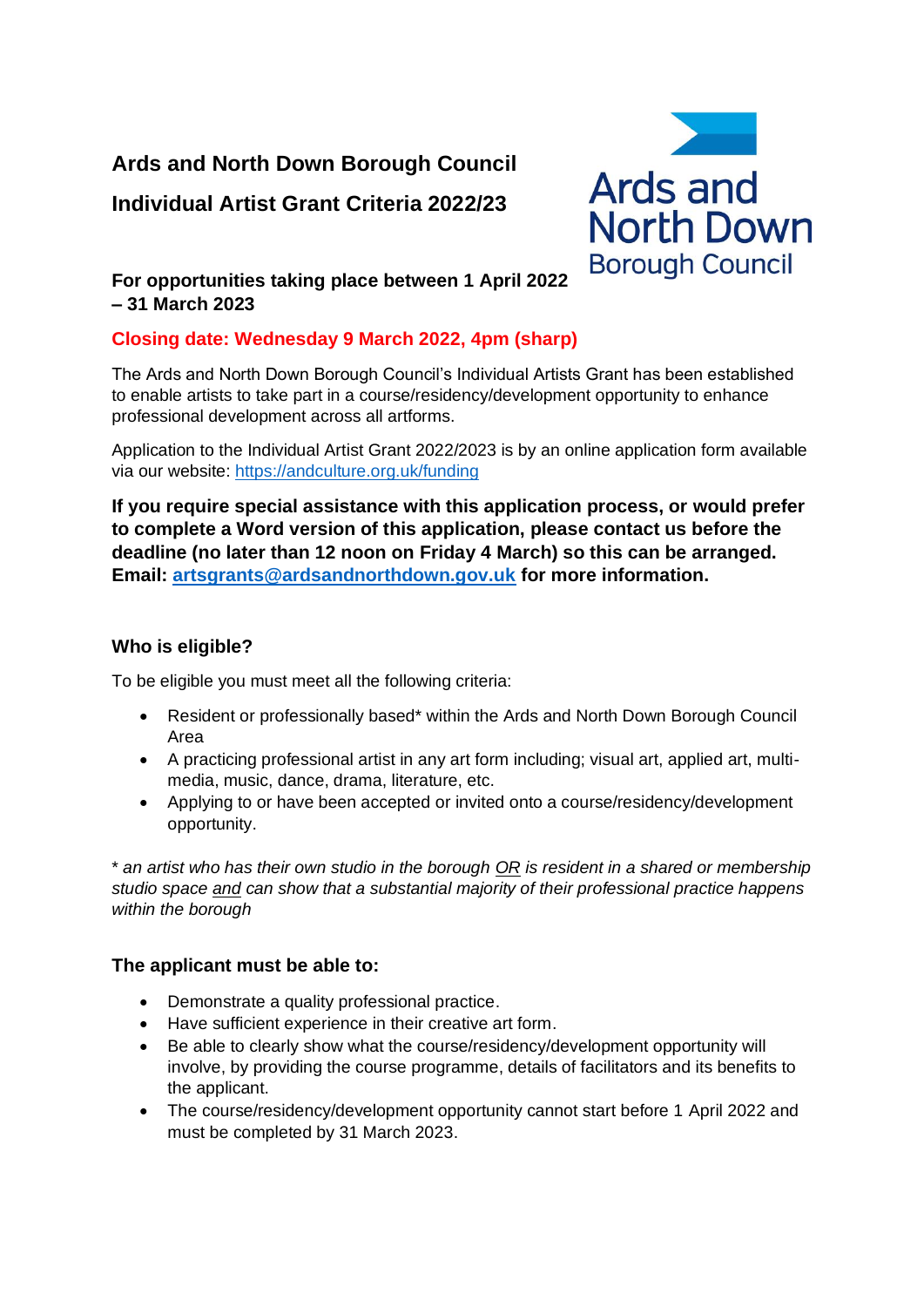### **Please provide the following essential documentation with your application:**

- Up-to-date CV
- Support materials of your artistic practice (Images\* and other supporting materials where applicable: publications/examples of writing, audio recordings for examples of music, short video footage of performances, etc).
- Course/residency/development opportunity programme/information
- Receipts/invoices/evidence of costs
- Further information relating to the course/residency/development opportunity such as: course facilitator biography/venue information, advertisement, acceptance letter, or invitation.

#### *It is recommended that you compile the essential documentation in the following formats before completing your application online, ready to be uploaded:*

- Up-to-date CV (PDF document is preferable)
- Supporting materials in the following formats where applicable (Jpeg images no less than 1MB, audio files no more than 25MB, video files no more than 25MB, publications / examples of writing preferable as one PDF document)
- Course/residency/development opportunity programme/information (PDF document is preferable)
- Receipts/invoices/evidence of costs (PDF document is preferable)
- Further information relating to the course/residency/development opportunity (PDF document is preferable)

*\* A maximum of 6 hard copy high quality images must be submitted for visual art/craft applicants. Images which show examples of artists' work should be of high quality/resolution and clearly demonstrate the work. Images may be returned on request. If you require further information on photographing your artwork, see page 3.*

#### **Failure to supply the requested essential documentation at time of application will result in your application not being assessed.**

## **What type of course/training or residency is suitable?**

Those:

- that improve technical skills which relate to the artist's professional art practice.
- that improve the artist's ability to manage their professional art practice.
- that develop new skills which support the artist's professional art practice.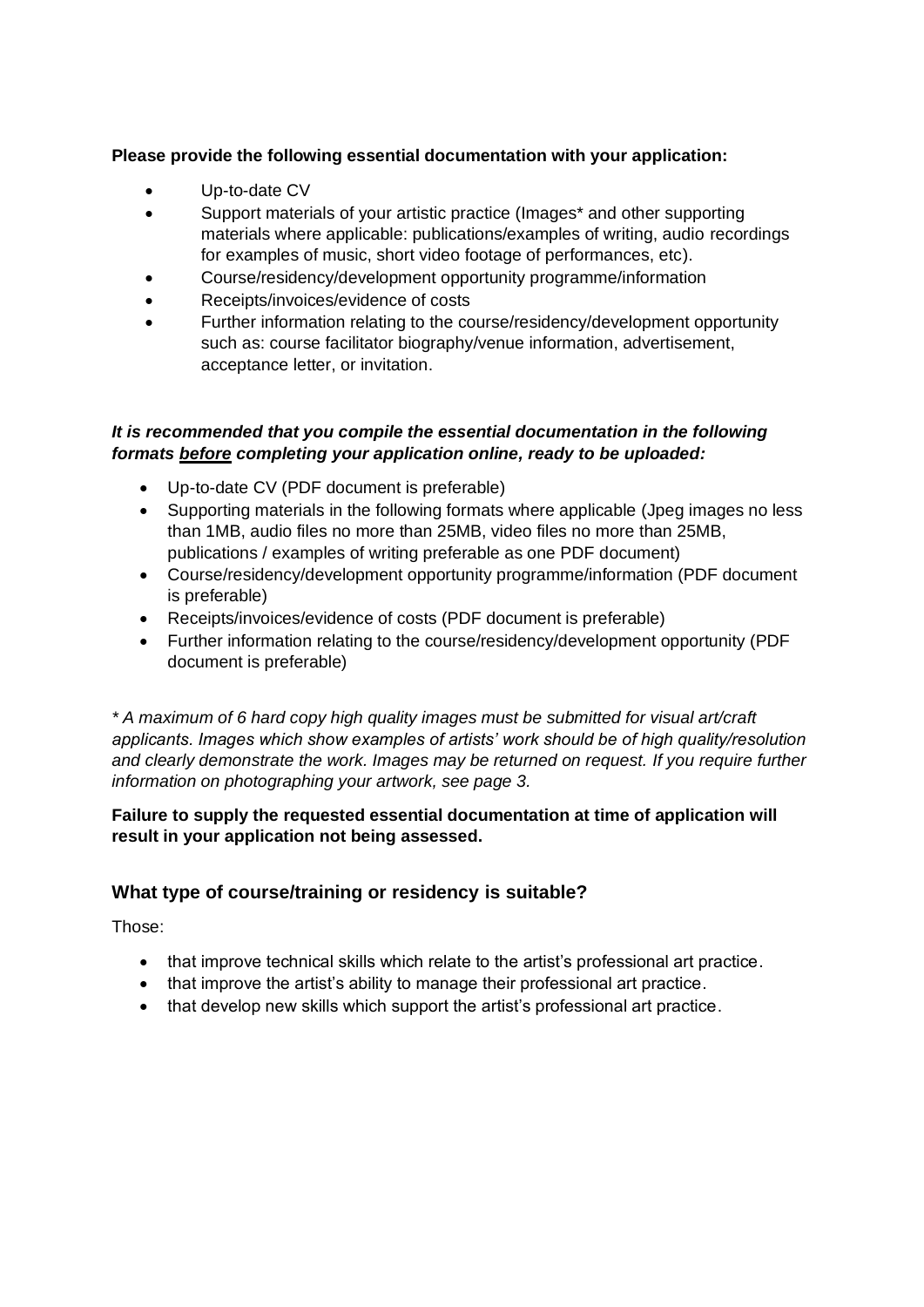## **Scoring**

Applications will be scored on the following criteria:

- Is the applicant resident or professionally based within the Ards and North Down Borough Council area? *(Yes/No)*
- Quality of applicant's current artistic practice and experience of applicant *(25%)*
- Quality of course/residency/development opportunity, including value for money *(25%)*
- Applicant demonstrates how the course/residency/development opportunity will benefit their artist's professional practice/skills *(50%)*

## **Grant Guidelines**

- Individual Artist Grants of up to a total of **£250 max**. are available to individual artists per financial year. The Individual Artists Grant can represent up to 90% of the total course/residency/development opportunity costs.
- Applications are welcome irrespective of an individual's religious belief, political opinion, racial group, age, gender, sexual orientation, marital status, whether they have dependents or not, or whether they have a disability or not. Please be advised that those applicants who have indicated that they have a disability or a physical or mental impairment will be required to provide more detail if their application is successful to ensure their needs may be met through putting in place reasonable adjustments (if applicable).
- Grants awarded are subject to Covid-19 regulations and Government guidelines.
- Grants can be used in conjunction with other schemes, such as the Arts Council of Northern Ireland Professional Training Scheme but must be for different elements.
- Grants will not be given for costs relating to full time courses or annual membership.
- Grants are designed to be one-off payments; successful applications will not automatically lead to repeat funding in future financial years.
- Grants are not available for equipment.
- Grants may be used towards payment of travel and accommodation. Receipts/invoices/evidence of costs must be provided at the time of application.
- All funding must be used for the purpose for which the application was initially made, and in circumstances where this stipulation is not adhered to satisfactorily, Ards and North Down Borough Council will insist on full repayment of the funding allocated. If any change is to occur in relation to any of the projects for which funding has been received Ards and North Down Borough Council's Arts Service must be informed immediately.
- Retrospective funding is not available.
- Applications received after the stated deadline will **not** be assessed.
- **The course/residency/development opportunity cannot start before 1 April 2022 and must be completed, and all money must be spent by 31 March 2023.**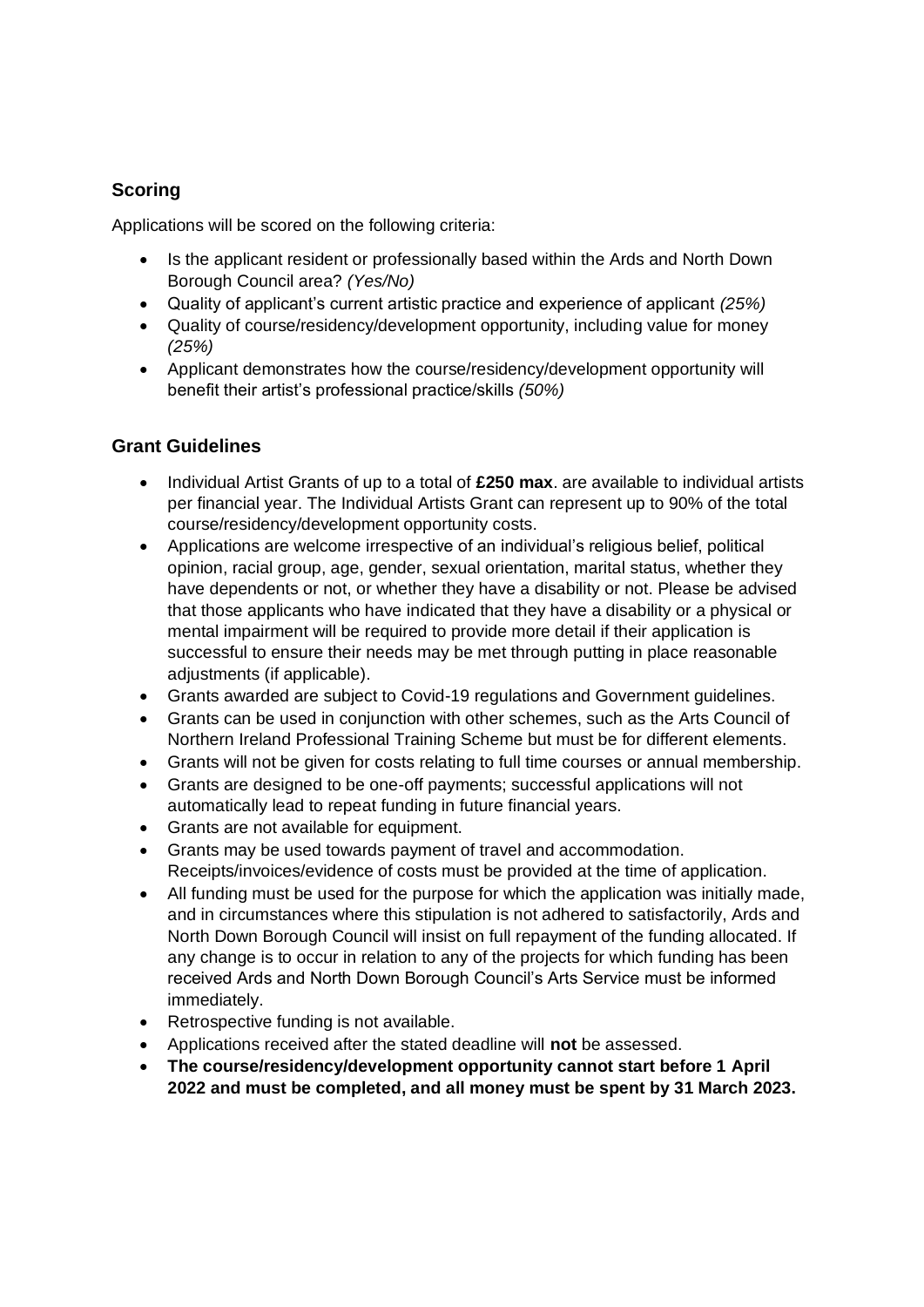#### **How to draw down the grant:**

- 100% of the grant will be paid to successful applicants on receipt of a completed 'Form of Acceptance'.
- **Any money not utilised or accounted for must be returned to Ards and North Down Borough Council.**
- Evaluation forms will be forwarded to successful applicants and must be returned one month after the completion of the course/residency/development opportunity.

#### **What happens to your Application?**

- Applications to the Individual Artist Grant are assessed after each deadline by a panel made of members of the Ards and North Down Borough Council Arts and Heritage Advisory Panel.
- The deadlines for receipt of applications are published on the cover of the application form. All training/residencies/courses must take place between 1 April 2022 and 31 March 2023. Completed applications should be submitted via the online application form by the relevant deadline.
- Applicants should note that while careful consideration will be given to each application, it may not be possible to assist every applicant even if all the criteria are met.
- You will be contacted by letter/email to inform you of the outcome of your application. This usually takes four weeks from the application deadline.
- Please refer the Council website regarding appeals procedure. [www.ardsandnorthdown.gov.uk](http://www.ardsandnorthdown.gov.uk/)

# **TIPS FOR PHOTOGRAPHING YOUR ARTWORK**

- Position the artwork on a plain flat surface or hang on a wall and position the camera looking straight at the artwork.
- Ensure the full artwork is shown in the photograph and not cropped.
- You may provide a detail/close image of artwork if you have included a photograph of the full artwork as well.
- Use bright, indirect, natural light avoiding glare/reflections on the artwork or on glass of framed work.
- Do not use your camera flash.
- Do not include other objects in the photograph other than the artwork unless providing a high-quality photograph of the artwork in situ in a gallery space.
- Ensure that the photograph is clear (not blurred or too dark) and an accurate depiction of your artwork.
- Please ensure the photograph is of high quality and resolution.